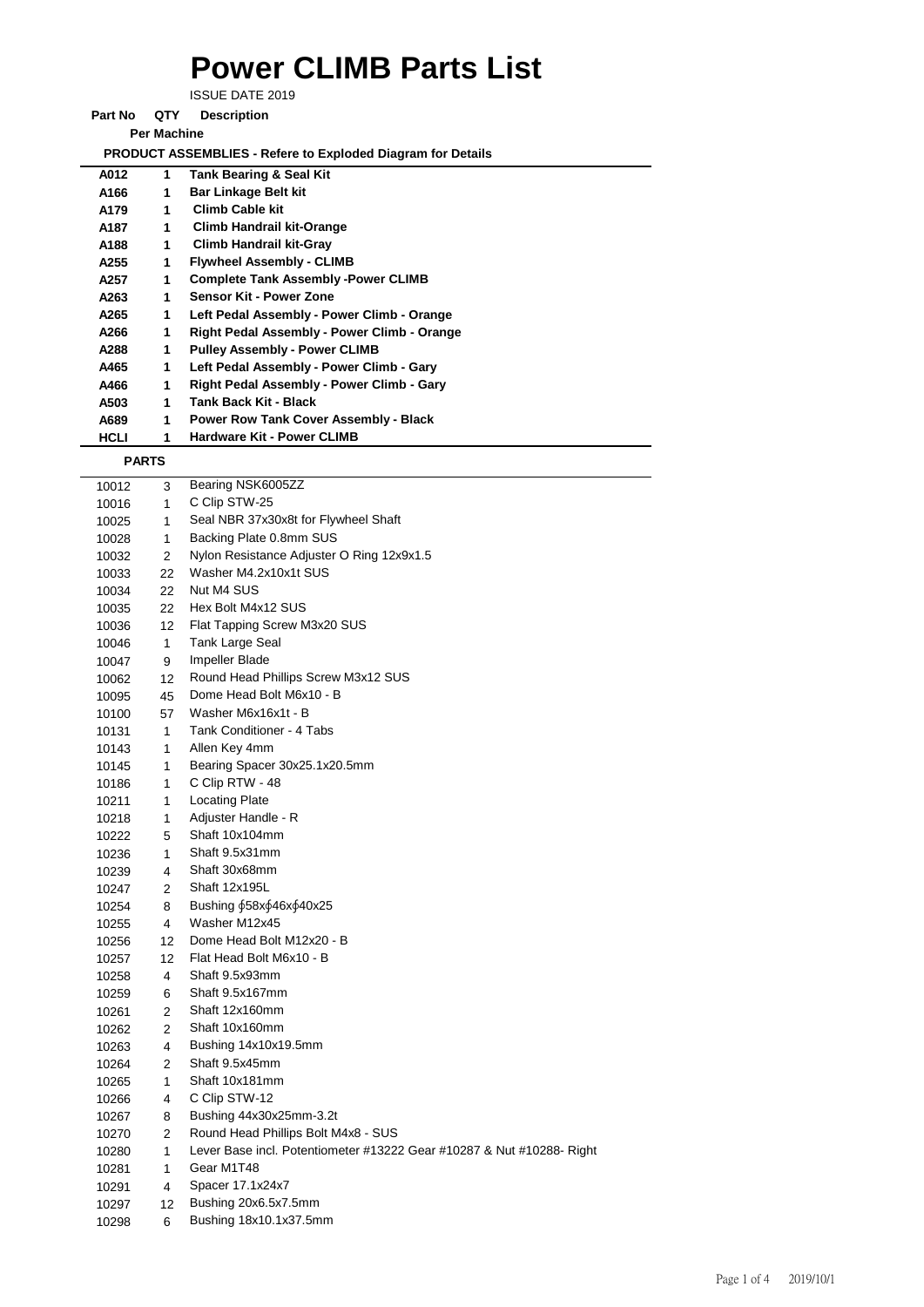| Part No        | QTY          | <b>Description</b>                                                             |
|----------------|--------------|--------------------------------------------------------------------------------|
|                | Per Machine  |                                                                                |
| 10299          | 1            | Bushing 14.5x11x21mm                                                           |
| 10302          | 2            | Nyloc Nut M12 - B                                                              |
| 10303          | 4            | Washer M13x24x2t - B                                                           |
| 10305          | 1            | Curved End Cap 100x50                                                          |
| 10312          | 2            | Hex Head Bolt M12x150 - B                                                      |
| 10340          | 1            | Tank Back - Black with Warning Decal # 70323                                   |
| 10342          | 1            | Wrench 13x15x17x19                                                             |
| 10348          | 10           | Bushing 20x10.5x7mm                                                            |
| 10375          | 1            | Bushing 10x17x58                                                               |
| 10376          | 2            | Bushing 10x14.5x6                                                              |
| 10377          | 2            | Bushing 10x14.5x58                                                             |
| 10378          | 1            | Bushing 10x14.5x43                                                             |
| 10384          | 1            | Adjuster Knob Set Gray incl. Cap #10214 & Screw #10213 & Ball Plunger #10272   |
| 11027          | 1            | Adjuster Handle Shaft                                                          |
| 11033          | 20           | Washer M4.2x10x1t - B                                                          |
| 11034          | 1            | Nut M4 -B                                                                      |
| 11097          | 2            | Nut Dome Head M10 - B                                                          |
| 11303          | 8            | Internal Toothed Lock Washer M12x20x1t                                         |
| 12070          | 20           | Round Head Phillips Screw M4x10 - B                                            |
| 13030          | 1            | Adjuster PP Tank Ring 358x10 - Black                                           |
| 13022          | 1            | Computer Wiring 800mm                                                          |
| 13125          | 1            | Sensor Lead 45cm DT                                                            |
| 13229          | 1            | Level Wiring 900mm                                                             |
| 13232          | 1            | Computer Wiring 450mm                                                          |
| 13235          | 1            | Mesh Cable 1200mm                                                              |
| 13245          | 1            | PC Tank Cover with Decal #15006 & Triangle plate #13046 & Bolts #65992 - Black |
| 13602          | 2            | Dome Head Bolt M8x20 - B                                                       |
| 13619          | 30           | Dome Head Bolt M6x15 - B                                                       |
| 13906          | 1            | Allen Key 8mm                                                                  |
| 15014          | 2            | Foot Cap for Power Climb                                                       |
| 15016          | 3            | End Cap 11mm                                                                   |
| 15044          | 1            | Tank Outer Cover Ring - Black<br>Idle Wheel 56x35 with Bearing #60112 x 2      |
| 15119          | 2            | PVC Cover Left with Decal #15009 - Power Climb                                 |
| 15207          | 1            | PVC Cover Right with Decal #15009 - Power Climb                                |
| 15208          | 1<br>1       | PVC Cover Lower - Power Climb                                                  |
| 15215<br>15216 | 1            | <b>PVC Cover Rear - Power Climb</b>                                            |
| 15218          | 2            | PVC Cover Triangle- Power Climb                                                |
| 15601          | 1            | Main Frame - Power Climb Orange                                                |
| 15604          | 4            | Handle Grip - Power Climb                                                      |
| 15605          | 2            | Pulley 152x17x19.3T                                                            |
| 15606          | 2            | Pulley Cap - Power Climb                                                       |
| 15607          | 16           | Belt Pulley \$62x20x35 & Bearing 6000ZZ#60112x2 - Power Climb                  |
| 15608          | 1            | Four Bar Linkage Bottom with Decal #13632 - Left for Power Climb               |
| 15609          | 1            | Four Bar Linkage Bottom with Decal #13632 - Right for Power Climb              |
| 15610          | 2            | End Cap 50.8mm                                                                 |
| 15611          | 2            | Rubber Feet - Power Climb                                                      |
| 15612          | 1            | Tension Cable 2844mm - Power Climb                                             |
| 15613          | 2            | Four Bar Linkage Upper - Orange                                                |
| 15614          | 4            | End Cap 25.4mmx2t                                                              |
| 15615          | 12           | Bushing - Ø16xØ14xØ10x12                                                       |
| 15618          | 2            | Non Skid for Foot Cap                                                          |
| 15619          | 1            | Pulley 152x17x25t                                                              |
| 15620          | 1            | Cable fixing bracke - Left                                                     |
| 15621          | 1            | Cable fixing bracke - Right                                                    |
| 20007          | 2            | Foot Levelers M8x30 Hardened Rubber                                            |
| 20150          | 1            | Dome Head Bolt M10x15                                                          |
| 20152          | 4            | M8 Star Washer                                                                 |
| 20153          | 4            | M6 Star Washer                                                                 |
| 20307          | 1            | Tank Plug Black with O-ring #10039                                             |
| 20321          | 1            | Bushing 10.5x16x100mm                                                          |
| 23925          | 1            | Grub Screw M6x10                                                               |
| 53959          | 2            | Counter Sunk Bolt M3x8 - SUS                                                   |
| 60112          | $\mathbf{2}$ | Belt Pulley Bearing 6000ZZ                                                     |
| 60145          | 2            | Frame Plug 38.1mm                                                              |
|                |              |                                                                                |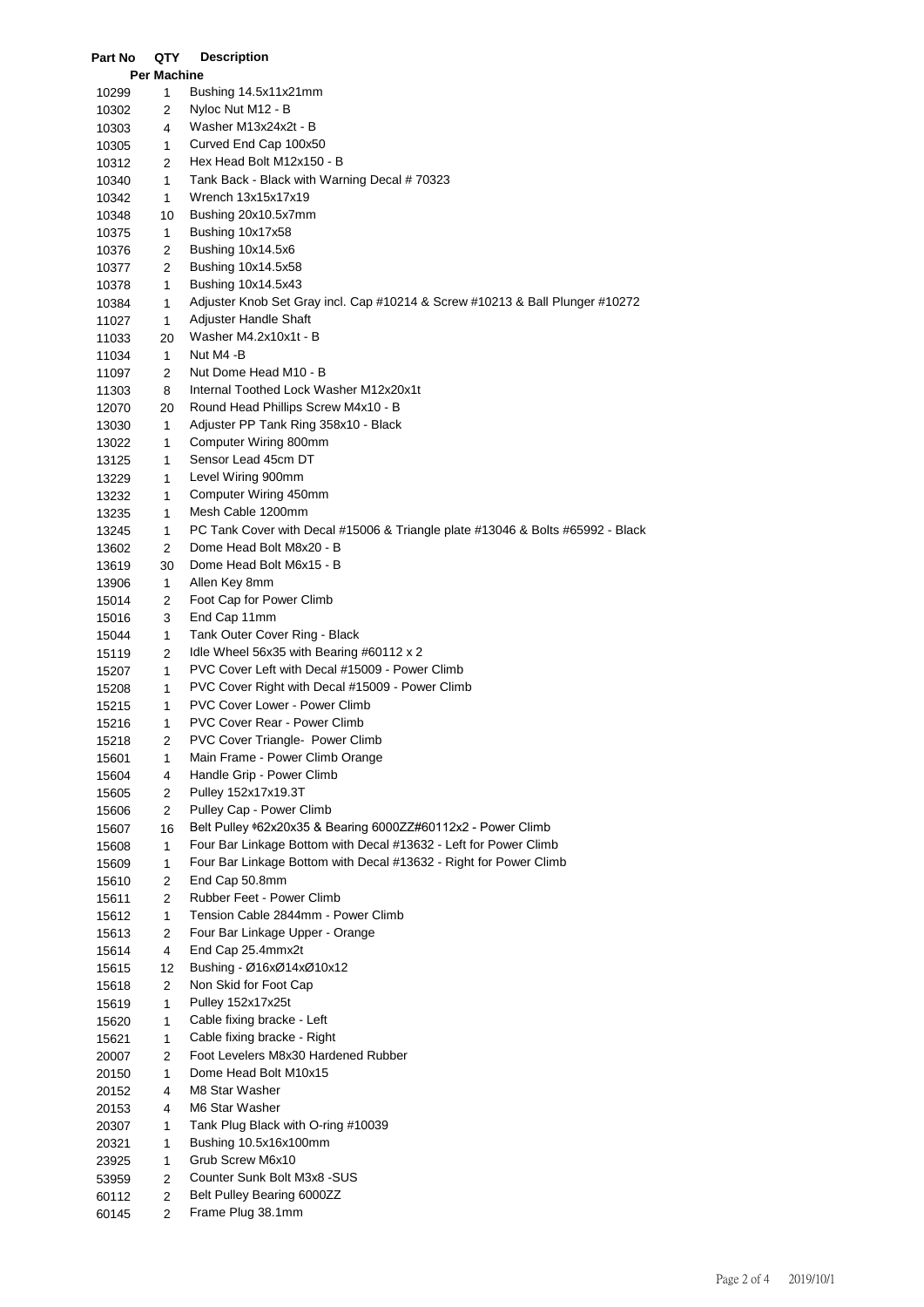| Part No            | QTY            | <b>Description</b>                                                         |  |  |  |
|--------------------|----------------|----------------------------------------------------------------------------|--|--|--|
| <b>Per Machine</b> |                |                                                                            |  |  |  |
| 62807              | 8              | Dome Head Bolt M8x15 - B                                                   |  |  |  |
| 62811              | 2              | Dome Head Bolt M8x45 - B                                                   |  |  |  |
| 62812              | $\mathbf{1}$   | Hex Head Bolt M6x15 - B                                                    |  |  |  |
| 62813              | 3              | Hex Head Bolt M10x130 - B                                                  |  |  |  |
| 62816              | 4              | Hex Head Bolt M6x25 - B                                                    |  |  |  |
| 62852              | 4              | Hex Head Bolt M6x60 - B Same as 62825                                      |  |  |  |
| 65693              | $\overline{2}$ | Dome Head Bolt M5x15 - B                                                   |  |  |  |
| 65910              | 3              | Nyloc Nut M10 - B                                                          |  |  |  |
| 65918              | 2              | Dome Head Bolt M10x60 - B                                                  |  |  |  |
| 65921              | 4              | Washer M8.5x19x1.6t - B                                                    |  |  |  |
| 65931              | 4              | Nyloc Nut M8 - B                                                           |  |  |  |
| 65949              | 12             | Washer M10x21x2t - B                                                       |  |  |  |
| 66014              | $\overline{4}$ | Belt Pulley with 6000zz Bearings Complete                                  |  |  |  |
| 66070              | $\overline{2}$ | <b>Transport Wheel</b>                                                     |  |  |  |
| 70303              | $\mathbf{1}$   | Flywheel - E316/VX2/E520/VX3                                               |  |  |  |
| 70315              | 1              | Magnetic Ring & Rare Earth Magnet #60124                                   |  |  |  |
| 70321              | $\mathbf{1}$   | Tank Plug Black with O-ring #10039 & Decal #70322                          |  |  |  |
| 70933              | $\mathbf{1}$   | LCD for Bluetooth Auto-Adjust Monitor                                      |  |  |  |
| 73082              | 1              | Washer 10.2x30x3t SUS Same as 10138                                        |  |  |  |
| 73115              | $\mathbf{1}$   | Round Head Phillips Screw M4x12                                            |  |  |  |
| 73116              | $\mathbf{1}$   | Sensor Bracket - Power Cube                                                |  |  |  |
| 74109              | 14             | <b>Bungee Pulley with Bearing</b>                                          |  |  |  |
| 74346              | 1              | <b>Computer Stalk</b>                                                      |  |  |  |
| 74705              | $\overline{2}$ | Belt/Bungee Pulley with One Way Bearings # 10019 & Needle Bearings # 10179 |  |  |  |
| 76313              | 1              | Impeller Shaft 328mm - Power Climb                                         |  |  |  |
| 84503              | $\overline{2}$ | Bungee 8mmx4060mm                                                          |  |  |  |
| 84507              | $\overline{2}$ | Belt 4900mm - Power Climb                                                  |  |  |  |
| 84510              | $\overline{2}$ | Bushing 25x35x5t                                                           |  |  |  |
| 84520              | $\mathbf{1}$   | Bushing 25x35x64t                                                          |  |  |  |
| 84607              | 1              | Belt with Fixed piece - PZ-CLI                                             |  |  |  |
| 92410              | 1              | Console with BLT update - Climb                                            |  |  |  |